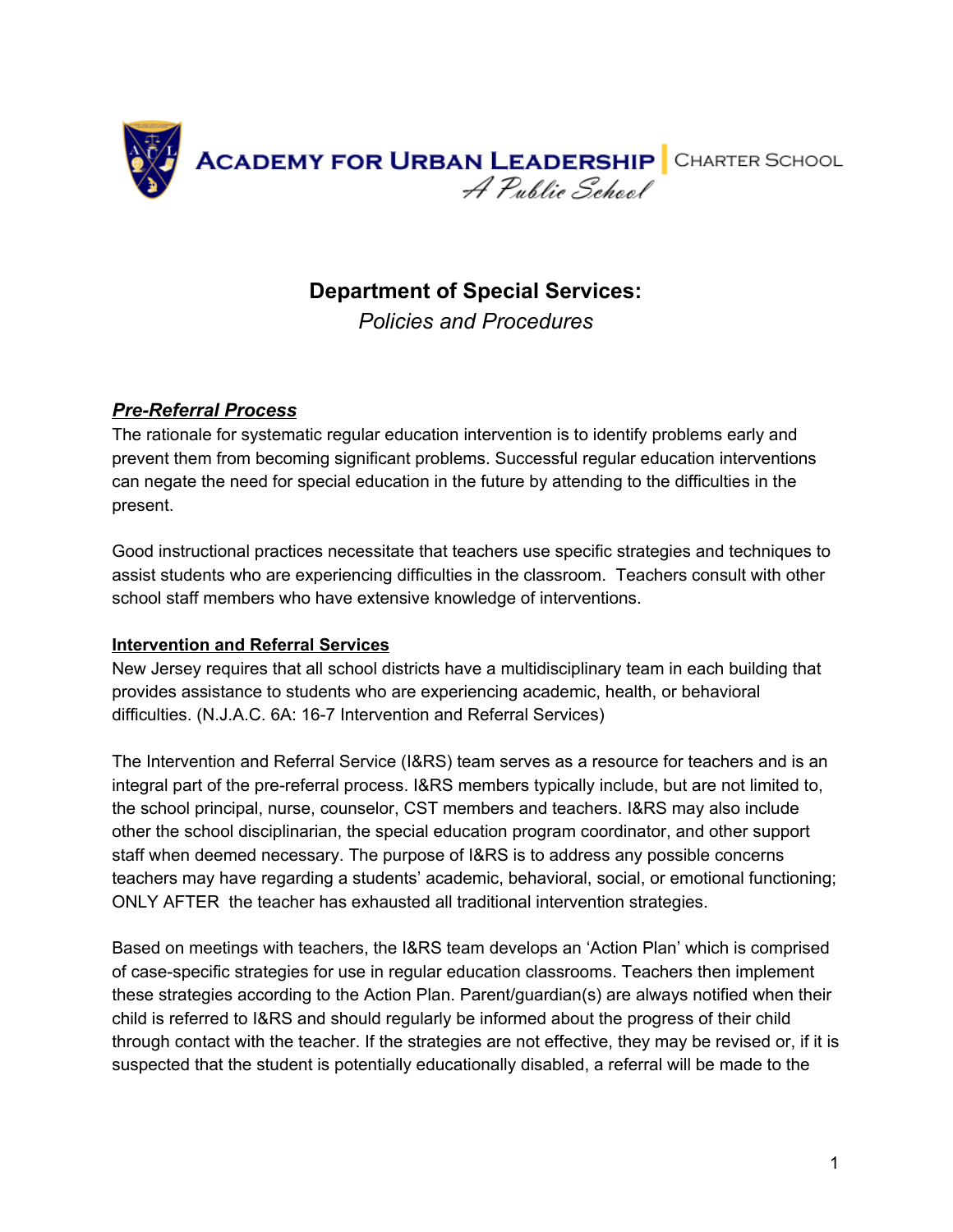Child Study Team. Parent/guardians(s) may request their child be brought before the I&RS team by contacting the child's teacher or guidance counselor.

In addition, a parent/guardian can request a CST evaluation at any time; including before, during, or after the I&RS process. Requests must be submitted in writing and must include the following:

- Student's Name/Date of Birth
- Date of request
- Parent Signature
- Statement of consent to begin evaluation process

# **PLEASE SEE APPENDIX FOR SAMPLE LETTER REQUESTING A CST EVALUATION**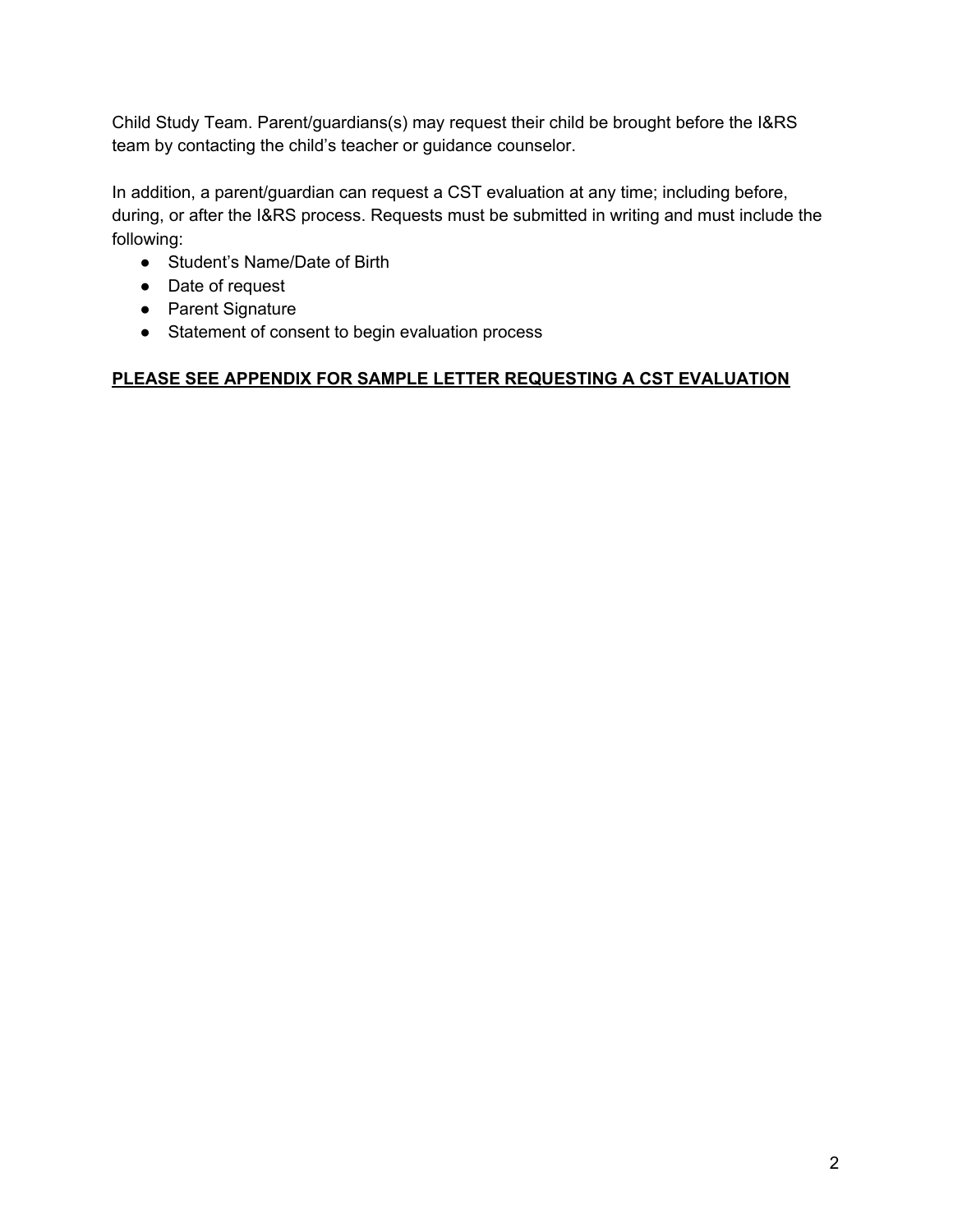# **The Identification and Placement Process:**

- *● Referral*
- *● Evaluation*
- *● Eligibility*
- *● Individualized Education Plan*
- *● Educational Placement*
- *Related Services*

# *1. Referral*

A student is generally referred for evaluation by school personnel through the I&RS team or by the child's parent/guardian. The referral should be made in writing, addressing the specific presenting concerns and the child's current strengths and needs. The referral is presented to the AULCS Child Study Team who assigns the referral to a designated case manager. The assigned case manager has responsibility for managing the initial referral process. At this point the parent/guardian of the child being referred will be provided with the case manager's name, contact information, and a timeline indicating what part of the process will occur next. The parent, the student's teacher, and the CST meet within 20 days of receipt of the referral to determine if an evaluation is warranted. The parent must provide written consent for the initial evaluation to proceed.

# *The Child Study Team (CST)*

The Child Study Team is a multi-disciplinary educational team that is responsible to locate, identify, evaluate, determine eligibility, and develop an Individualized Education Program (IEP) for students suspected of having educational disabilities. This group of specialists is employed by the district to provide consultative, evaluative, and prescriptive services to teachers and parents. The team provides diagnostic services to children from age 11 to 21 that have been identified as having a potentially disabling condition. Counselling and consultative services are available for any school-aged student experiencing difficulty in learning or behavior.

The Child Study Team (CST) together with instructional staff, the IEP team, support staff, and in some cases school counselors and administrators make recommendations for programs and placements which will best address the needs of students who are experiencing school-related programs. The Child Study Team consists of a school social worker, learning disabilities teacher/consultant, school psychologist, special education program coordinator, and and in some cases, a speech-language specialist.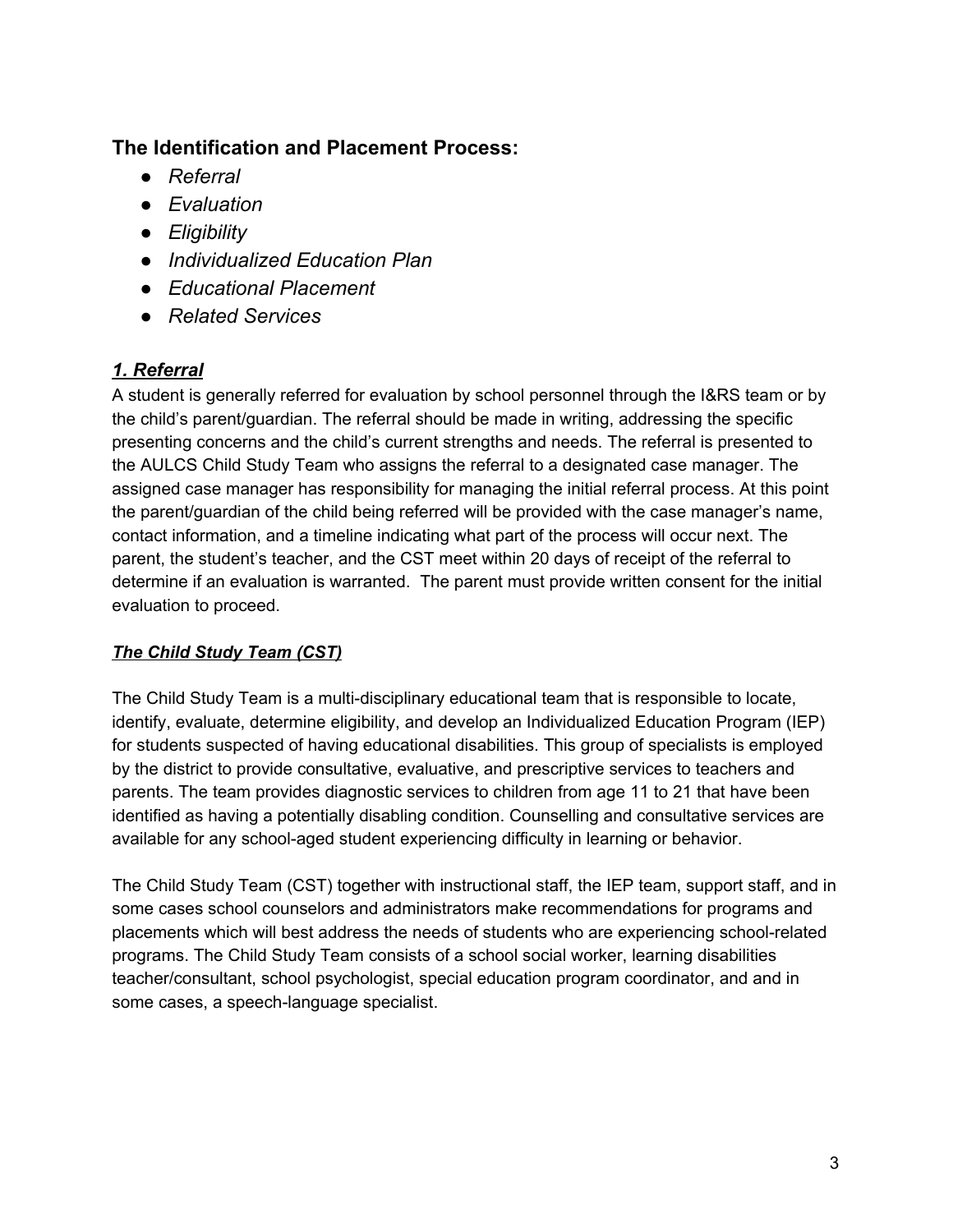## **School Social Worker**

The social worker's primary responsibility is as a member of the Child Study Team. As such, the social worker contributes to the CST evaluation process by conducting a "social history evaluation." The social history evaluation is an assessment of bio psychosocial factors (social, emotional, physical, behavioral and cultural) that may impact a child's adjustment to and performance in school. The school social worker also provides counseling, crisis intervention and consultation services, as well as helping families' access community services.

# **Learning Disabilities Teacher/Consultant (LDT/C)**

The Learning Disabilities Teacher-Consultant is a master teacher who functions in the school environment as an educational diagnostician, instructional programmer, Child Study Team member, educational consultant and instructional leader. The LDT/C is a certified professional who is trained to create and deliver assessments, analyses, and classifications of students' learning differences; understand and implement special education law. The key function of the learning disabilities teacher/consultant is to conduct the educational evaluation portion of the IEP; which encompasses both standardized and functional assessments to determine strengths and weaknesses related to academic achievement. This includes language, reading, writing, and math, as well as attention and executive functioning. The LDT/C then interprets the results of the educational evaluation, which is often the most crucial part in determining the child's eligibility. Parent/guardian(s) will receive a copy of assessment data and results regardless of the eligibility determination.

It shall include review of the student's educational history, conferences with the student's teacher(s), and an evaluation and analysis of the student's academic performance and learning characteristics.

## **School Psychologist**

The school psychologist consults with the student's teachers and assesses the student's current cognitive (thinking and learning), social, adaptive, and emotional status. The activities involved in the evaluation vary at times from student to student but, in general, most children are given an intelligence test to determine a child's likelihood for success within the academic area.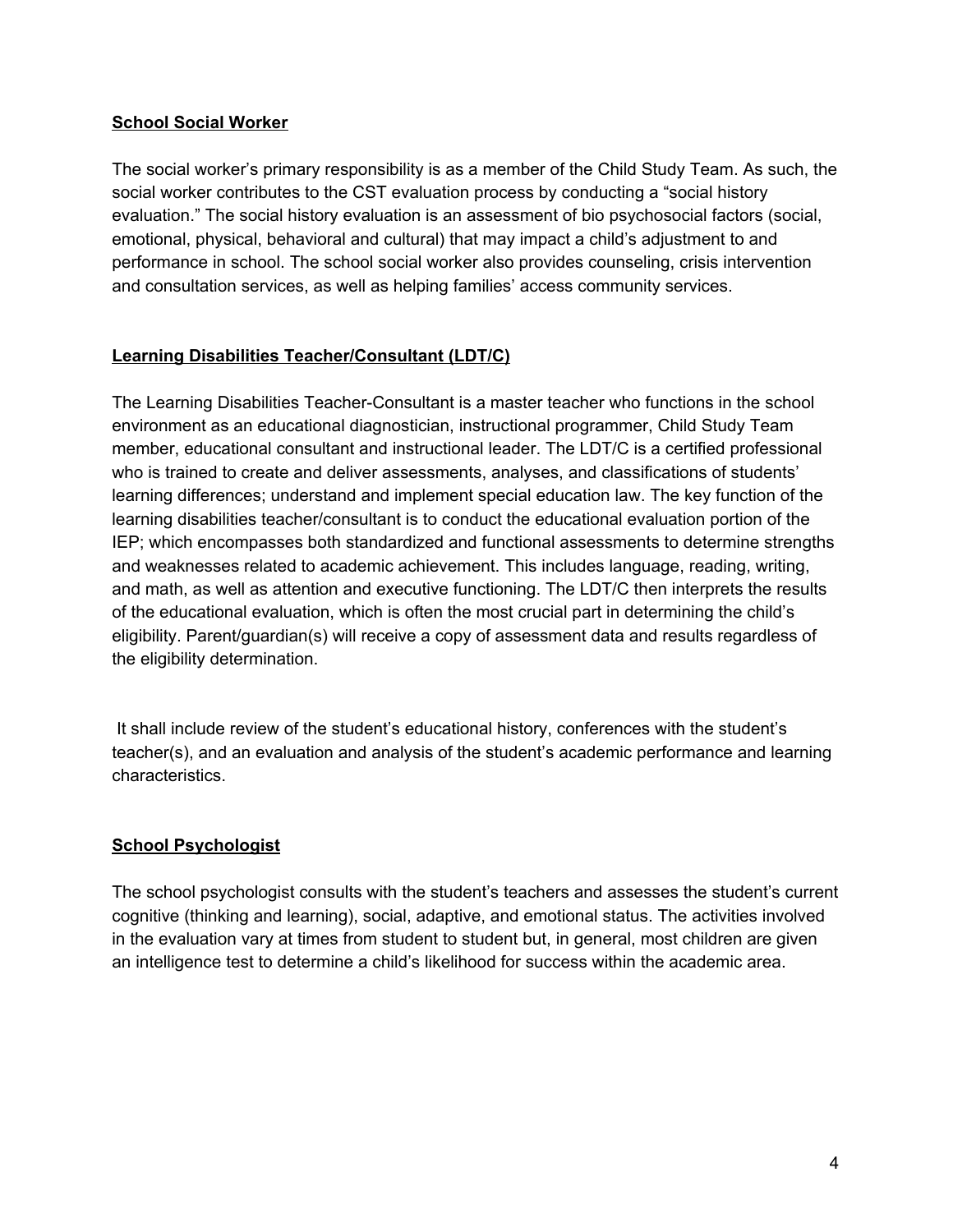#### **Case Manager**

In addition to their respective roles, the social worker, special education provider, and learning disabilities teacher consultant may also serve as case managers for students receiving special education services. Students are assigned a case manager at the time of the referral, however, periodically there are changes in assignments. The case manager coordinates the evaluation process and IEP development, as well as the monitoring and evaluation of the effectiveness of the IEP. The case manager facilitates communication between home and school, and coordinates the annual review and reevaluation process. The case manager is knowledgeable about the student's educational needs and program, as well as special education procedures and procedural safeguards, and is responsible for transition planning. A speech/ language specialist may also serve as a case manager.

#### **Special Education Program Coordinator**

The role of the Special Education Program Coordinator is to serve as the primary liaison between the CST and the child's teachers. The special education program coordinator assists the CST during the referral, evaluation, and identification process in order to create effective programming and placement for students with disabilities. This individual may collaborate with instructional staff at various stages of Individual Education Program (IEP) development, implementation, and monitoring and is essential to the instructional design, and decision-making process.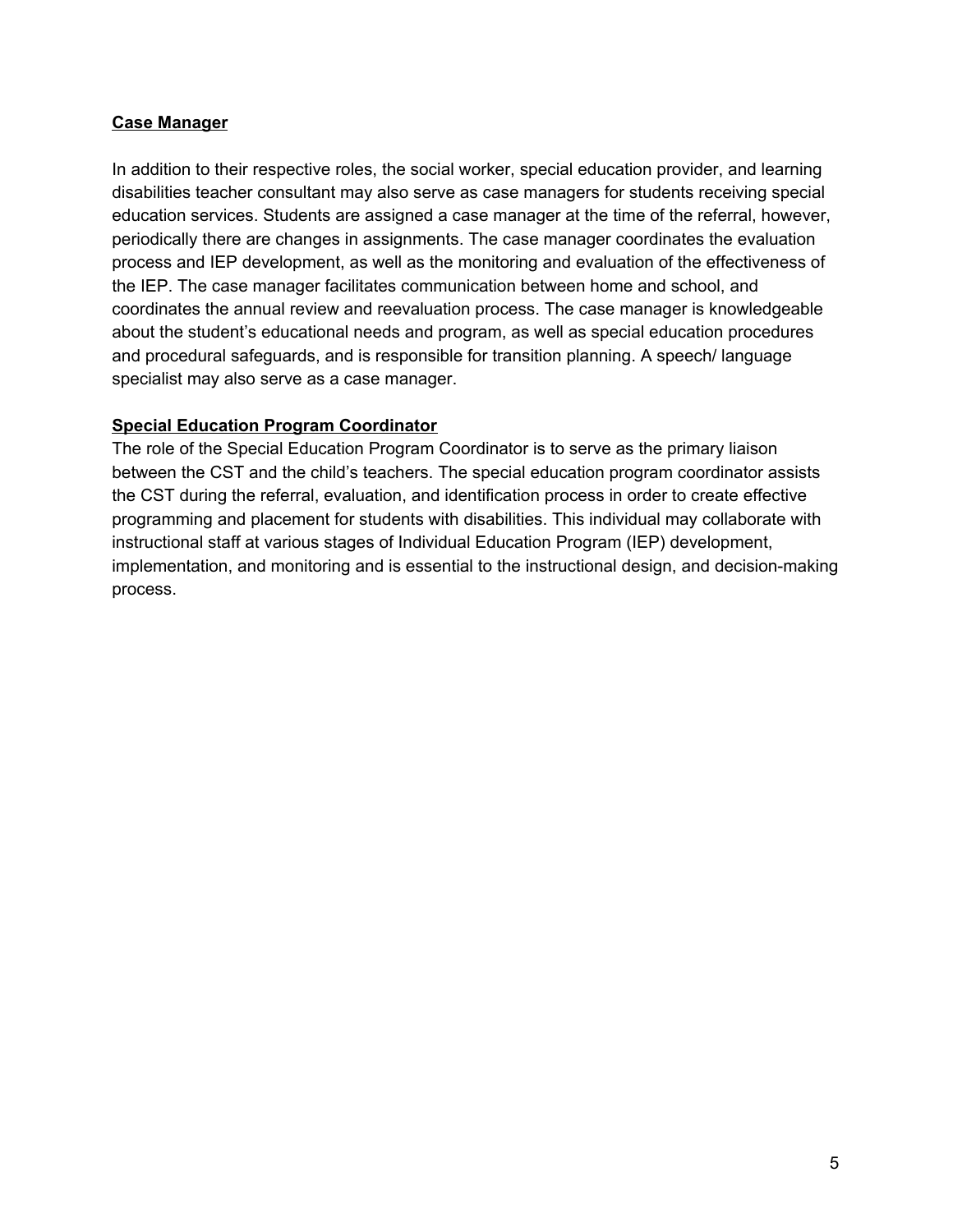# *2. EVALUATION PROCESS*

#### **Initial Evaluation**

A child must be evaluated in all areas related to the suspected disability, including, if appropriate, health, vision, hearing, social and emotional functioning, general intelligence, academic performance, communicative status, and motor abilities. In addition, the evaluation must be sufficiently comprehensive to identify all of the child's special education and related services needs.

No single assessment procedure may be used as the sole criterion for determining whether a child has a disability or for determining an appropriate educational program. The evaluation materials must be technically sound and may assess the relative contribution of cognitive and behavioral factors, in addition to physical and developmental factors.

Evaluation of a child who may have limited English proficiency should assess the child's proficiency in English as well as in the child's native language to distinguish language proficiency from disability needs. Evaluation materials and procedures must be in the child's native language or other mode of communication unless it is clearly not feasible to do so.

The school nurse may perform an audiometric and vision screening and will provide the Child Study Team with a medical history.

## *THE EVALUATION PLAN*

The CST, the parent, and the regular education teacher meet and review the existing data to determine what additional data is necessary and which CST members and specialists will conduct the evaluation. A minimum of two CST members is required to conduct an evaluation based on the presenting information. If necessary, a health appraisal or specialized medical evaluation will be recommended.

An evaluation plan is completed and the parent is given a copy.

Standardized testing

An initial evaluation to the CST requires the use of standardized testing. Standardized testing must be:

- Individually administered
- Valid and reliable
- Normed on a representative population
- Scored as either standard score with standard deviation or norm referenced scores with a cutoff score

•

Some examples of standardized tests used to measure achievement include the following: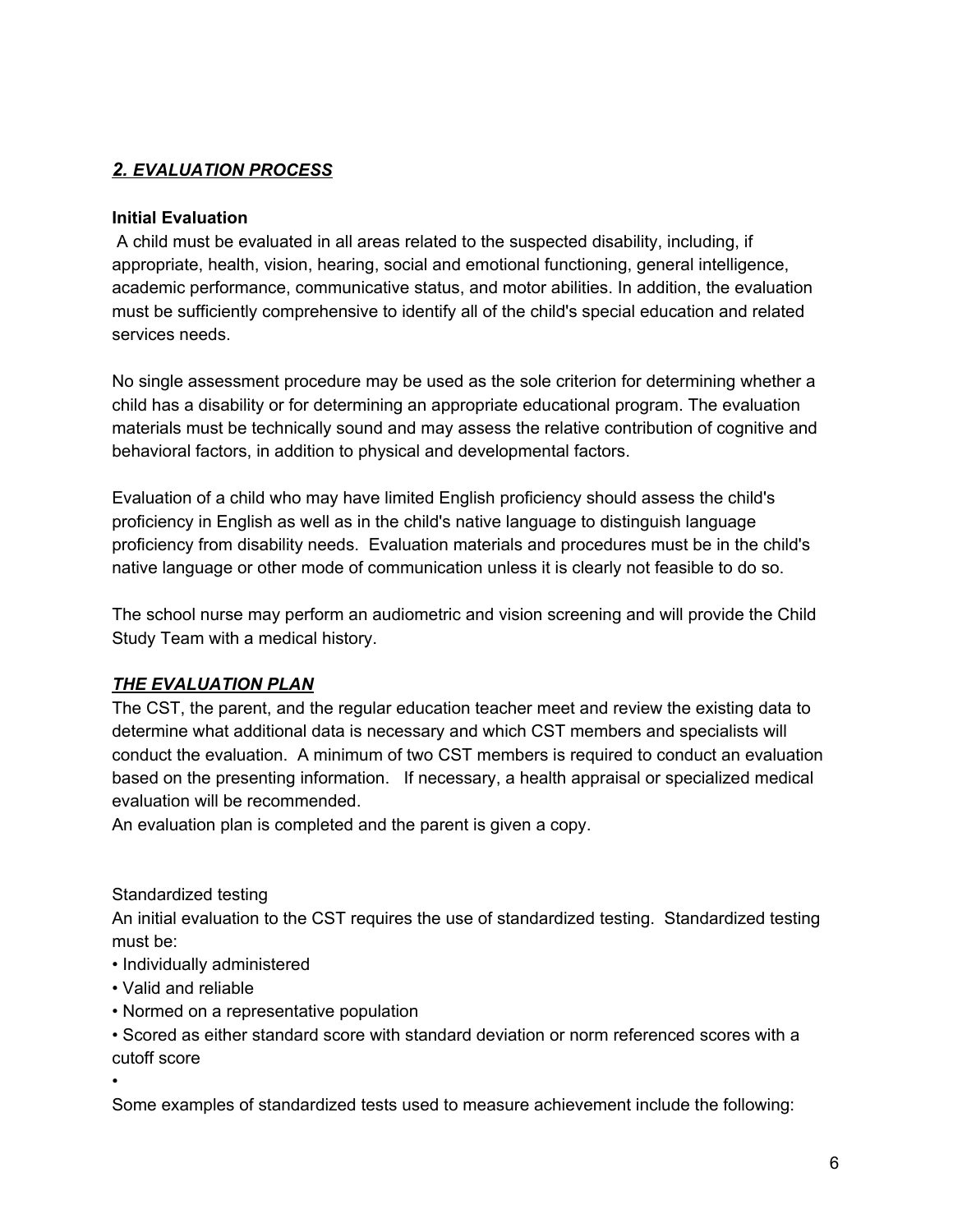- ✓ Kaufman Test of Educational Achievement (KTEA)
- ✓ Wechsler Individual Achievement Test (WIAT)

✓ Woodcock-Johnson Psychoeducational Battery-Achievement Battery – Fourth Edition (WJ-IV)

✓ The Test of Written Language, 3rd Edition (TOWL-3)

Some examples of standardized tests used to measure cognitive ability include the following:

- ✓ Wechsler Intelligence Scale for Children IV (WISC-IV)
- ✓ Woodcock Johnson Psychoeducational Battery Test of Cognitive Ability 3rd Edition (WJ-III)

Some examples of speech and language tests include the following:

- ✓ Goldman-Fristoe Test of Articulation-2 (GPTA-2)
- ✓ The Listening Test
- ✓ The Language Processing Test
- ✓ The Phonological Awareness Test
- ✓ The Auditory Conceptualization Test
- ✓ Clinical Evaluation of Fundamental Language Preschool (CELF-Preschool)
- ✓ Preschool Language Scale
- ✓ Comprehensive Assessment of Spoken Language
- ✓ Photo Articulation Test
- ✓ Test of Language Development-Primary (TOLD-P)
- ✓ Test of Language Development-Intermediate (TOLD-1)
- ✓ Peabody Picture Vocabulary Test-Revised

Social and emotional growth and adaptive behavior is measured using the following instruments:

- ✓ Child Developmental Inventory
- ✓ Battele Developmental Inventory
- ✓ Connor's Rating Scale
- ✓ Piers-Harris Children's Self-Concept Scale

# **Functional Assessment**

A functional assessment must be completed by at least one of the evaluators, and the information needs to be included in the written report. Examples are:

- A minimum of one structured observation
- An interview with the student's parent
- An interview with the referring teacher
- A review of the student's developmental/educational history
- A review of the documented interventions
- One or more informal measures (i.e. checklists, survey)

Following are some examples of additional evaluations that may be recommended and why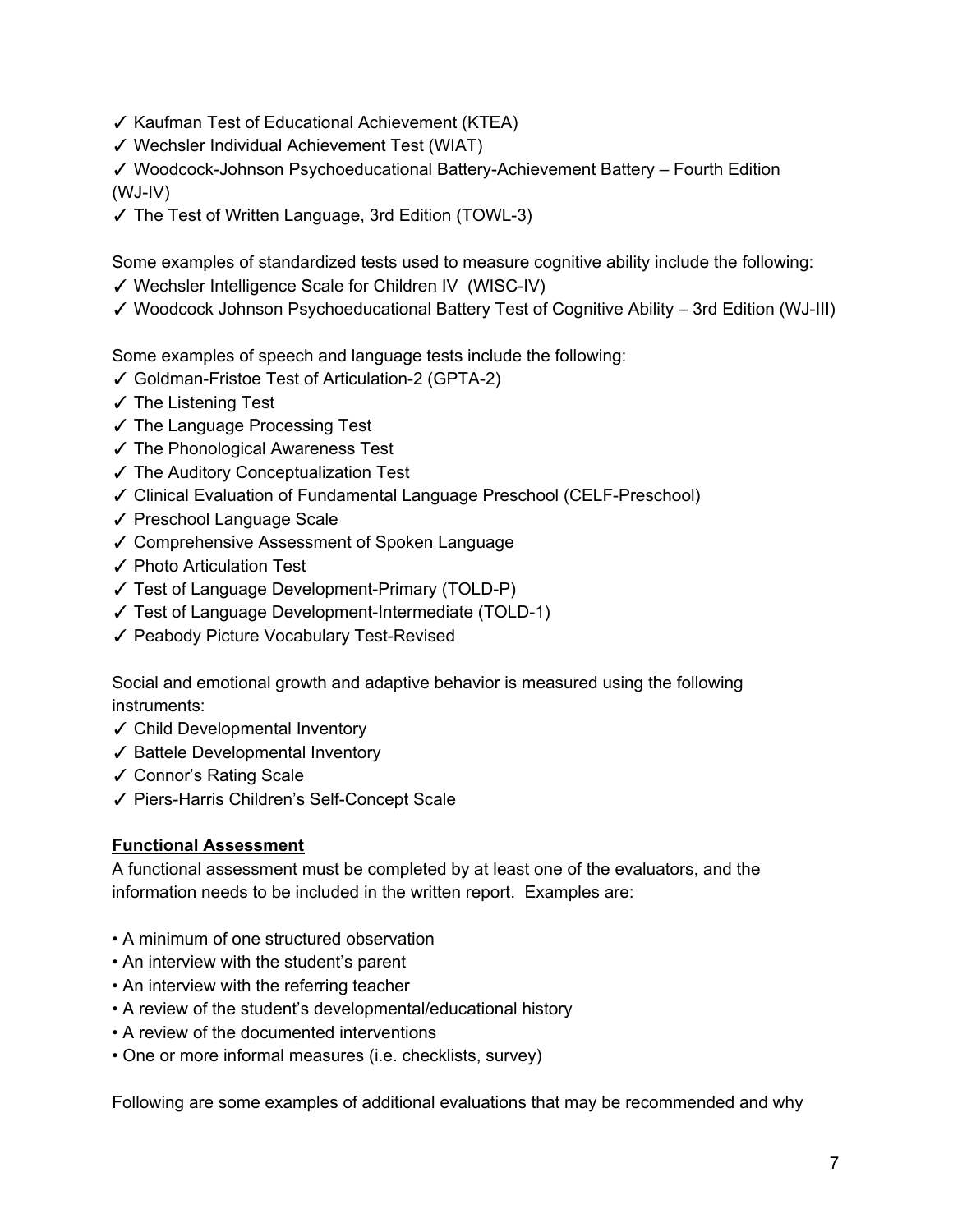they might be recommended:

- An occupational therapist evaluation to assess extent of fine motor difficulties
- A physical therapist evaluation to assess extent of gross motor difficulties
- A neurological evaluation to determine the extent of an attention deficit disorder
- A psychiatric evaluation to identify emotional and mental health problems
- A medical evaluation to evaluate health issues
- An audiological evaluation to measure acuity, central auditory processing, and to make appropriate recommendations for assistive listening devices
- An assistive technology evaluation to determine the need for communication support

## *Independent Evaluations*

As described above, before receiving special education services, your child must receive an evaluation if a disability exists. If you disagree with the school's evaluation results, you can request an independent evaluation. This service is provided at the school system's expense and the testing is done by a licensed professional not employed by The Academy for Urban Leadership Charter School. The results of the independent evaluation must be considered by the IEP team.

## *Eligibility Conference/Determining Eligibility*

After the evaluation process is completed a meeting is held. The purpose of the meeting is to determine eligibility for special education. If eligible, the student is classified as "Eligible for Special Education and Related Services."

The parents, the Case Manager, the special education teacher, general education teacher(s), and other appropriate persons are invited to attend the meeting. Ten days before the meeting the parents are sent a copy of the written reports.

If the parent agrees that the child should receive special education services, a program plan may be developed at the meeting. The parent must give written consent for the special education program and services to begin.

In order to qualify for services the student must meet the criteria in one or more of the following areas . In addition to the two members of the CST assessing the student other evaluations may be required. The speech and language evaluation may be one of the two.

**Definition** Auditorily Impaired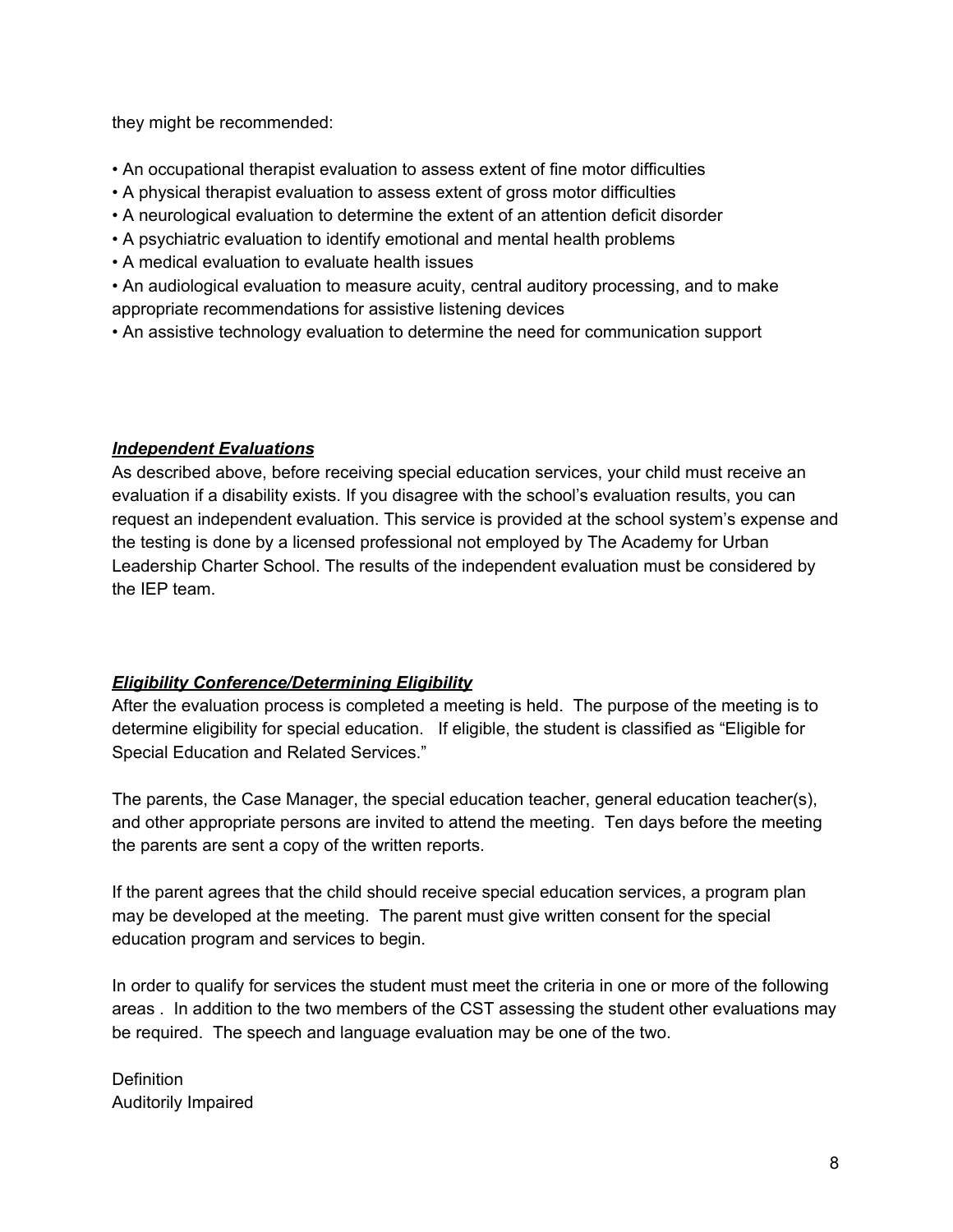An inability to hear within normal limits

Autistic

A pervasive developmental disability that impacts verbal and nonverbal communication and social interaction

Cognitively Impaired Significantly below average cognitive functioning with deficits in adaptive behavior and can be mild, moderate, or severe

Communication Impaired

A language disorder in the areas of morphology, syntax, semantics, and/or pragmatics/discourse

Emotionally Disturbed

An inability to build or maintain interpersonal relationships, inappropriate behaviors, depression, or physical systems of fears

Multiply Disabled The presence of two or more disabling conditions

Orthopedically Impaired A severe orthopedic impairment

Other Health Impaired A disability characterized by having limited strength, vitality or alertness or heightened alertness

Socially Maladjusted An inability to conform to normal standards of behavior

Traumatic Brain Injury An acquired injury to the brain caused by an external physical force

Visually Impaired An impairment in vision that is not helped with correction

Specific Learning Disability

A "Specific learning disability (SLD)" is a disorder in one or more of the basic psychological processes involved in understanding or using language, spoken or written, that may manifest itself in an imperfect ability to listen, think, speak, read, write, spell, or to do mathematical calculations.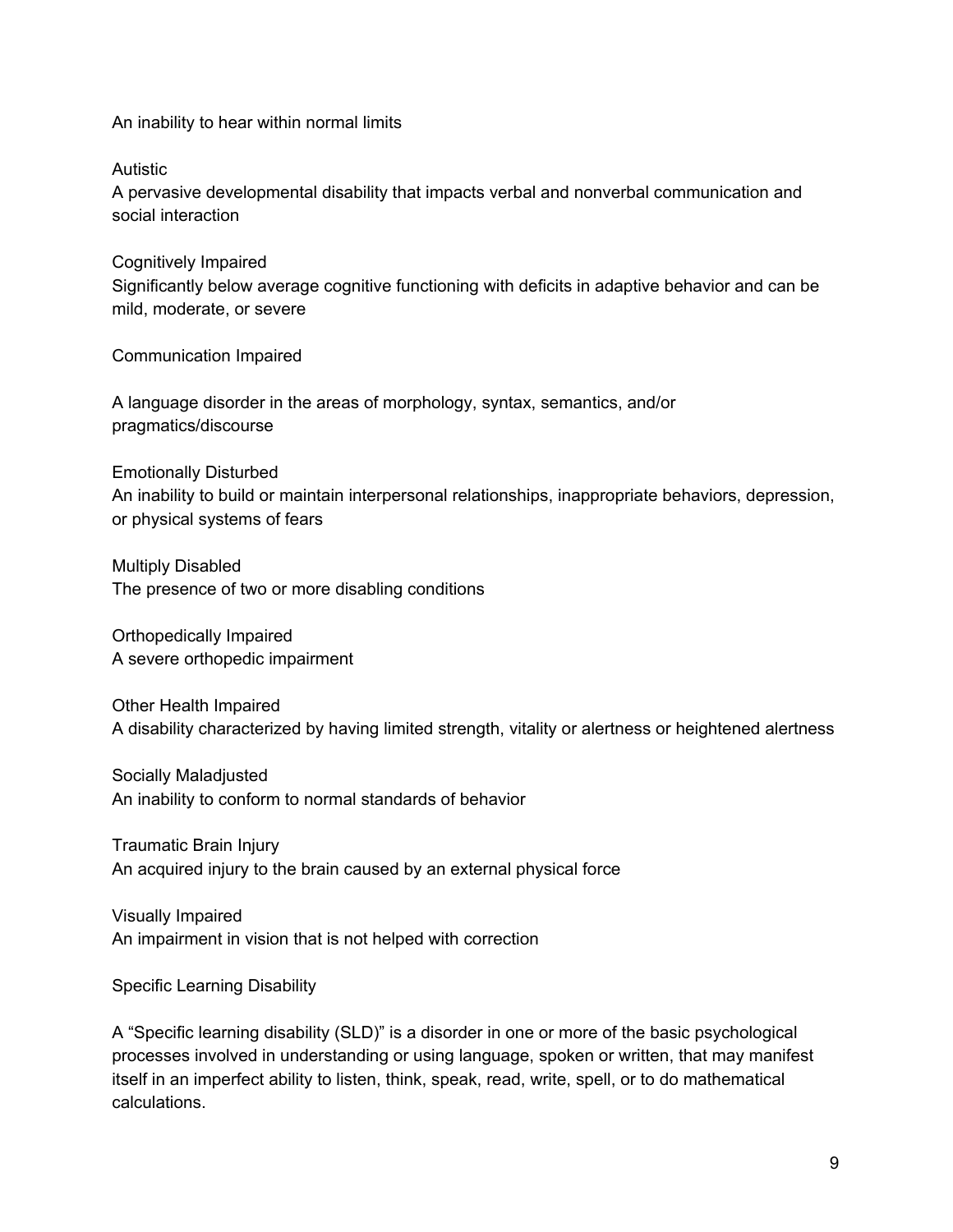The term does not apply to students who have learning problems that are primarily the result of visual, hearing, or motor disabilities, general cognitive deficits, emotional disturbance or environmental, cultural, or economic disadvantage.

A specific learning disability is characterized by a severe discrepancy between the student's current achievement and intellectual ability in one or more of the following areas:

- Basic reading skills
- Reading comprehension
- Oral expression
- Listening comprehension
- Mathematical computation
- Mathematical reasoning
- Written expression

The district is required to adopt procedures that utilize a statistical formula and criteria for determining severe discrepancy. The state of New Jersey contracted with DB Enterprises to develop a software program and recommended it to be used by the CST members. The Estimator-NJ-Version 3.0 was copyrighted in 2004.

According to the manual, Estimator-NJ facilitates the use of a regression analysis discrepancy formula. The program contains reliabilities and test-to-test correlations required by the formula for several aptitude (IQ) and achievement tests, makes rapid and accurate calculations, and generates a report that summarizes discrepancy data for individual students and documents how that data was considered in eligibility decisions.

A severe discrepancy formula is only one procedure for making the SLD determination. Functional assessments must also be considered.

When a student is suspected of having a specific learning disability, the CST must include the following information in the written report(s):

- Whether the student has a specific learning disability
- The basis for making the determination
- The relevant behavior noted during the observation
- The relationship of the behavior to the student's academic performance
- Educationally relevant medical findings, if any
- The effects of environmental, cultural, or economic disadvantage, if any
- Whether there is a severe discrepancy between achievement and ability

Please refer to N.J.A.C. 6A: 14-3.5(c) for more detailed information.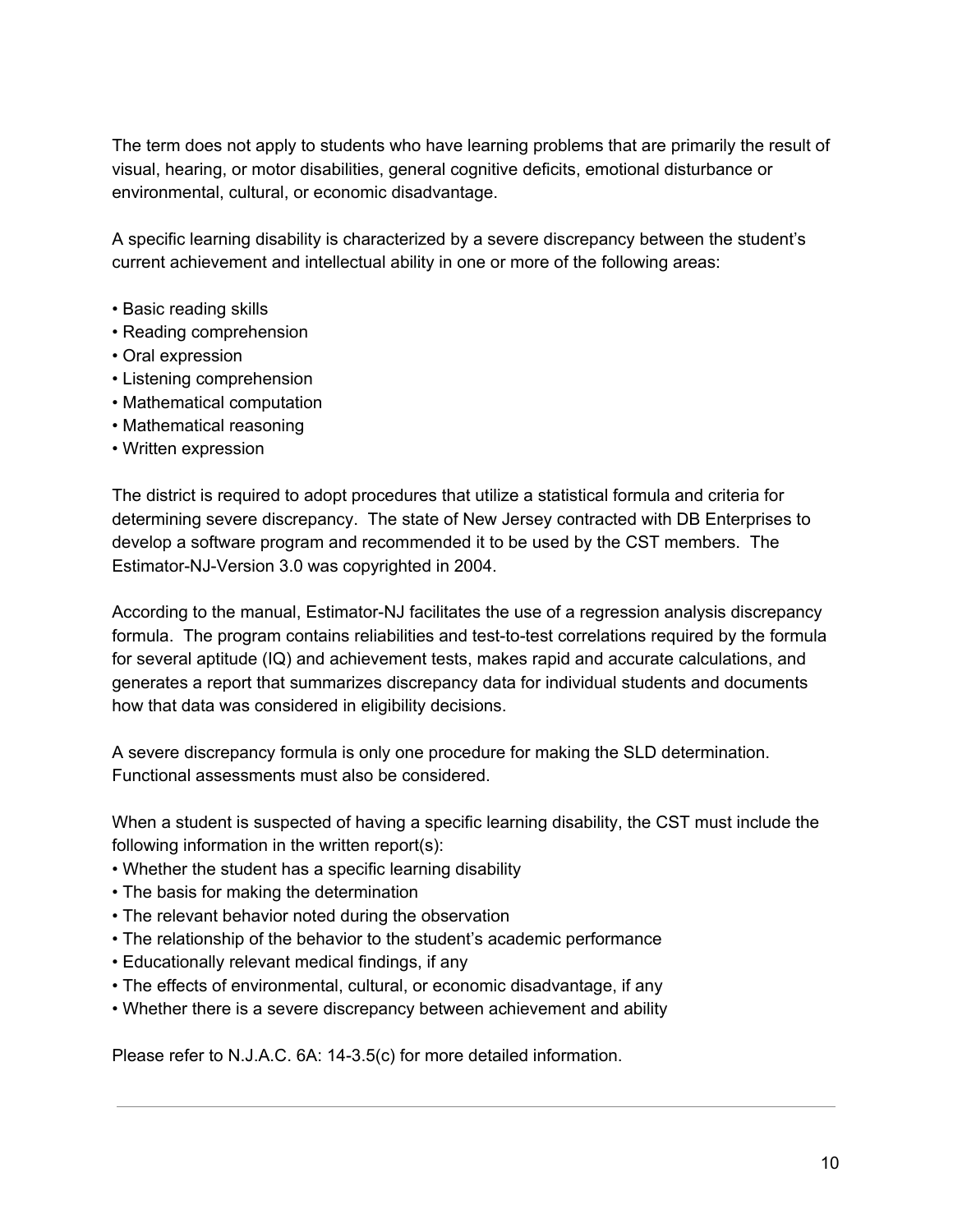# *3. INDIVIDUALIZED EDUCATION PROGRAM*

The Individualized Education Program (IEP) is the written plan developed after the eligibility meeting that drives the student's program. It describes the special education and related services specifically designed to meet the unique educational needs of a student with disability. The IEP team meeting helps parents and educators work together as partners. The IEP is not a daily lesson plan. It is a long-term plan and, thus, will not tell you everything that a teacher will do with your child. The IEP is not a contract. The IEP describes things that you and school have agreed to do for your child, but it is not a guarantee that the interventions will work. The IEP is a fluid document. It can be changed as your child's needs change.

## The IEP Team

- Student, if student is age 14 or older
- Parent
- Special education teacher,
- Regular education teacher, if the student is or will be participating in regular education
- Case Manager
- School Social Worker
- Others at the discretion of the parent or school district

#### IEP Content

- A statement of the student's present levels of educational performance (PLAAFP)
- A statement of measurable goals and benchmarks or short-term objectives
- A statement of how the student's progress toward the annual goals will be measured
- An explanation of the extent, if any, to which the student shall not participate with nondisabled students in the general education class and in extracurricular and nonacademic activities

• Modifications needed to participate in the administration of statewide or district-wide assessments

- A description of the placement decision, program, and related services
- The projected date for the beginning and ending of the program and services and the anticipated frequency, location, and duration of these

• Beginning at age 14, a statement of the state and local graduation requirements that the student shall be expected to meet

- A statement of student's transition from an elementary program to a secondary program
- A Behavioral Intervention Plan (BIP) for students experiencing significant behavior difficulties.
- Beginning at age 14, a statement of the transition service needs

• A statement of how the student's parents will be regularly informed of their student's progress toward the annual goals and the extent to which that progress is sufficient to enable the student to achieve the goals by the end of the year.

• In the case of a student whose behavior impedes learning, the inclusion of a behavior intervention plan

Please refer to N.J.A.C. 6A:14-3.7 for more detailed information on the contents of the IEP.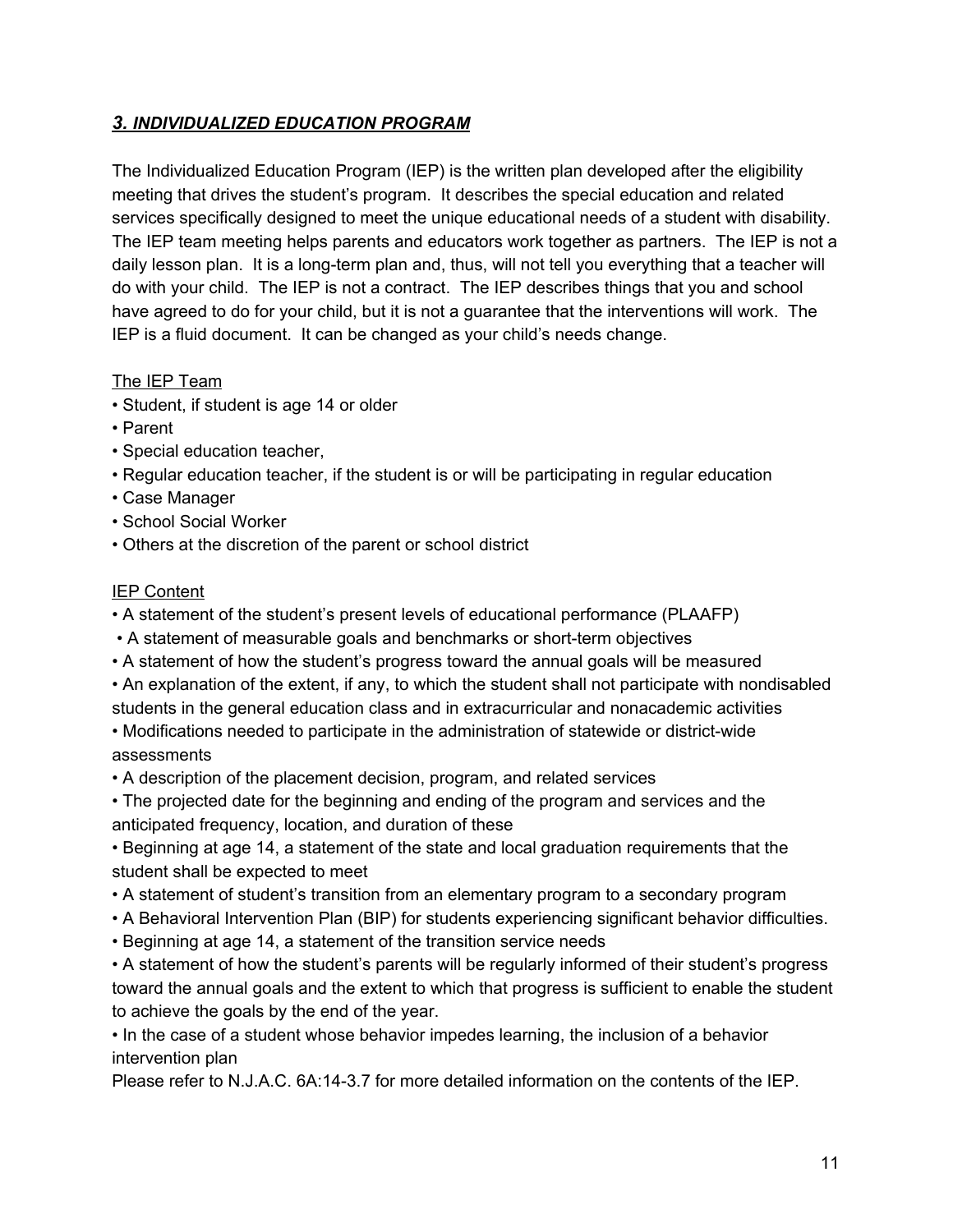## *CHANGING THE IEP*

When an IEP meeting is held to change an IEP, the changes cannot be implemented before 15 days unless the parent gives written consent. After the 15 days the changes may be implemented. If the parent disagrees with the changes made to the IEP the parent must contact the school prior to the 15 days. Additionally, the changes cannot be implemented until the parent has been given a copy of the new IEP.

#### *REEVALUATION*

The purpose of a reevaluation is to determine if the student continues to be eligible for special education services. This determination must be made every three years or more often if necessary.

The IEP team meets to review the current data and decides whether additional testing is required to determine eligibility. If everyone agrees that the student continues to be eligible (or ineligible) no additional testing is required. If the parent disagrees with the decision made by the IEP team, the parent can request additional testing to determine eligibility (or ineligibility) for special education.

The school must obtain parental consent before conducting any testing as part of a reevaluation. However, if the school can demonstrate that it tried to get parental consent, and the parent did not respond, the school may proceed with the reevaluation as planned. A reevaluation is conducted by at least two members of the CST using functional assessment and when appropriate, standardized tests.

A reevaluation meeting is required upon a student exiting a preschool program. The IEP participants make the decision whether additional testing is required to continue eligibility or to terminate eligibility.

## *ANNUAL REVIEW*

The IEP Team meets once a year, or more if necessary, to review and revise the IEP. The Team discusses strengths, weaknesses, and the progress of the student. The IEP must be completed, written, and given to the parent by the anniversary date of the last IEP meeting. Parents shall be given written notice of a meeting early enough to ensure that they will have an opportunity to attend. Meetings shall be scheduled at a mutually agreed upon time and place. If a mutually agreeable time and place cannot be determined, the guardian(s) shall be provided the opportunity to participate in the meeting through alternative means, such as videoconferencing and conference calls.

#### *Timelines*

Annual Review: The student's IEP must be reviewed once a year and more often if necessary.

CST Referral: When a child is referred to the CST team, a meeting must be held within 20 days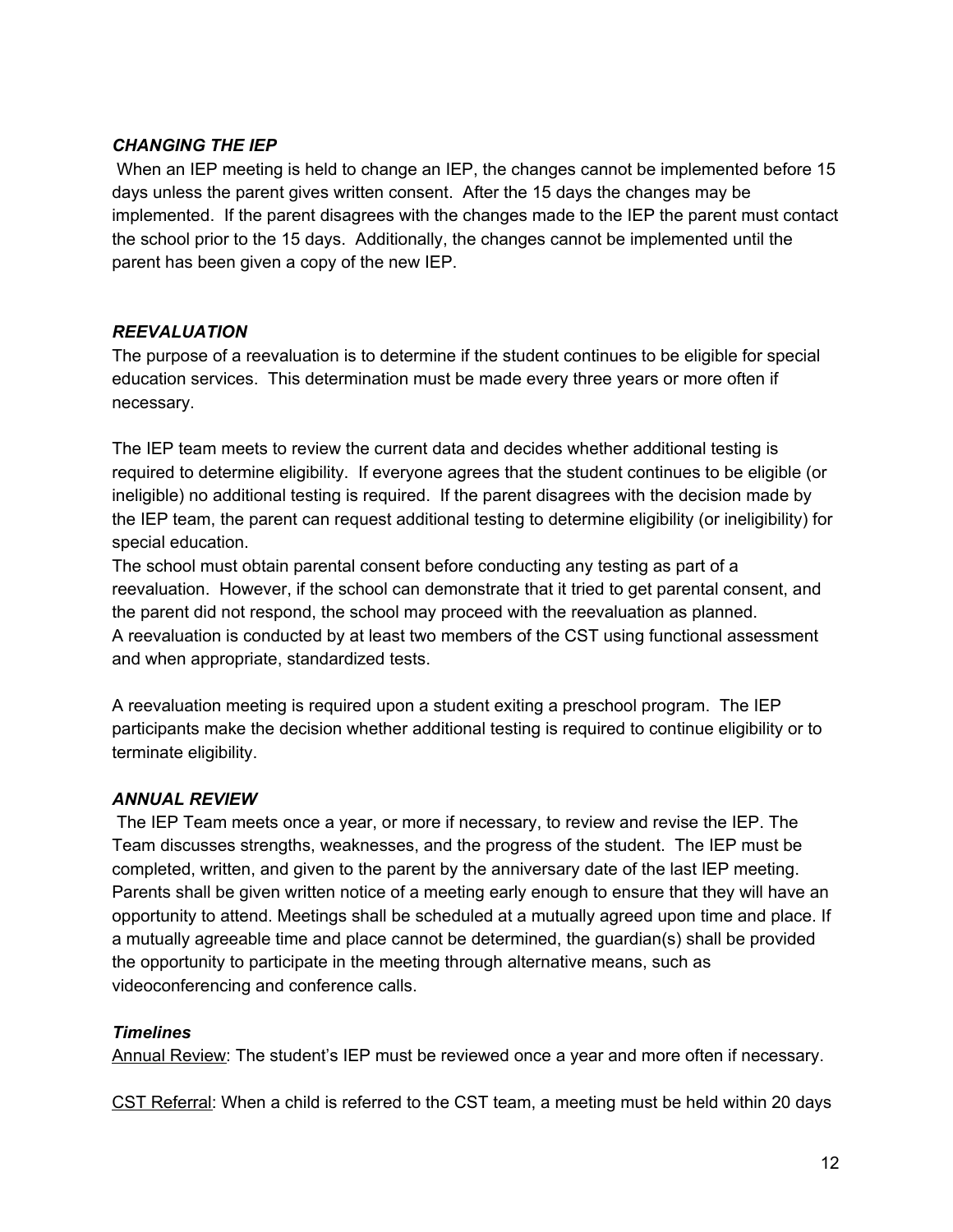(excluding school holidays, but not summer vacation) to determine whether an evaluation is warranted.

Evaluation:

Day 1 - Date of determination meeting

Parent provides written consent for meeting.

by Day 65- Parents are sent a copy of the evaluation reports.

- by Day 75- A meeting is held to determine eligibility for special education.
	- If the child is eligible, an IEP meeting is held.

# by Day 90- The student is placed in the special education program.

# *The entire evaluation process may not take longer than 90 days.*

Written Notice: When the district proposes or declines an action, the district must give the parent written notification. If the district does not hear from the parent within 15 days, the district may proceed with the action. At any time the parent can give approval by signing a form, and the action can then be implemented sooner.

Examples of when the district must notify the parent before taking action:

- Change of placement as a result of an IEP meeting
- Decision to evaluate a student

Reevaluation: A determination whether a child still qualifies for special education must be made every three years or more often if necessary.

# *4. EDUCATIONAL PLACEMENT / LEAST RESTRICTIVE ENVIRONMENT*

Once the IEP team makes a decision to classify a student as Eligible for Special Education and/or Related Services, an appropriate program is selected. The program selected must be considered the least restrictive environment for that student. Least Restrictive Environment (LRE) means that students with disabilities are educated to the maximum extent possible with children who do not have disabilities. Removal of children from the regular education classroom should occur only when the nature or severity of the disability is such that education in regular classes or other natural environments with the use of supplementary aids cannot be achieved satisfactorily.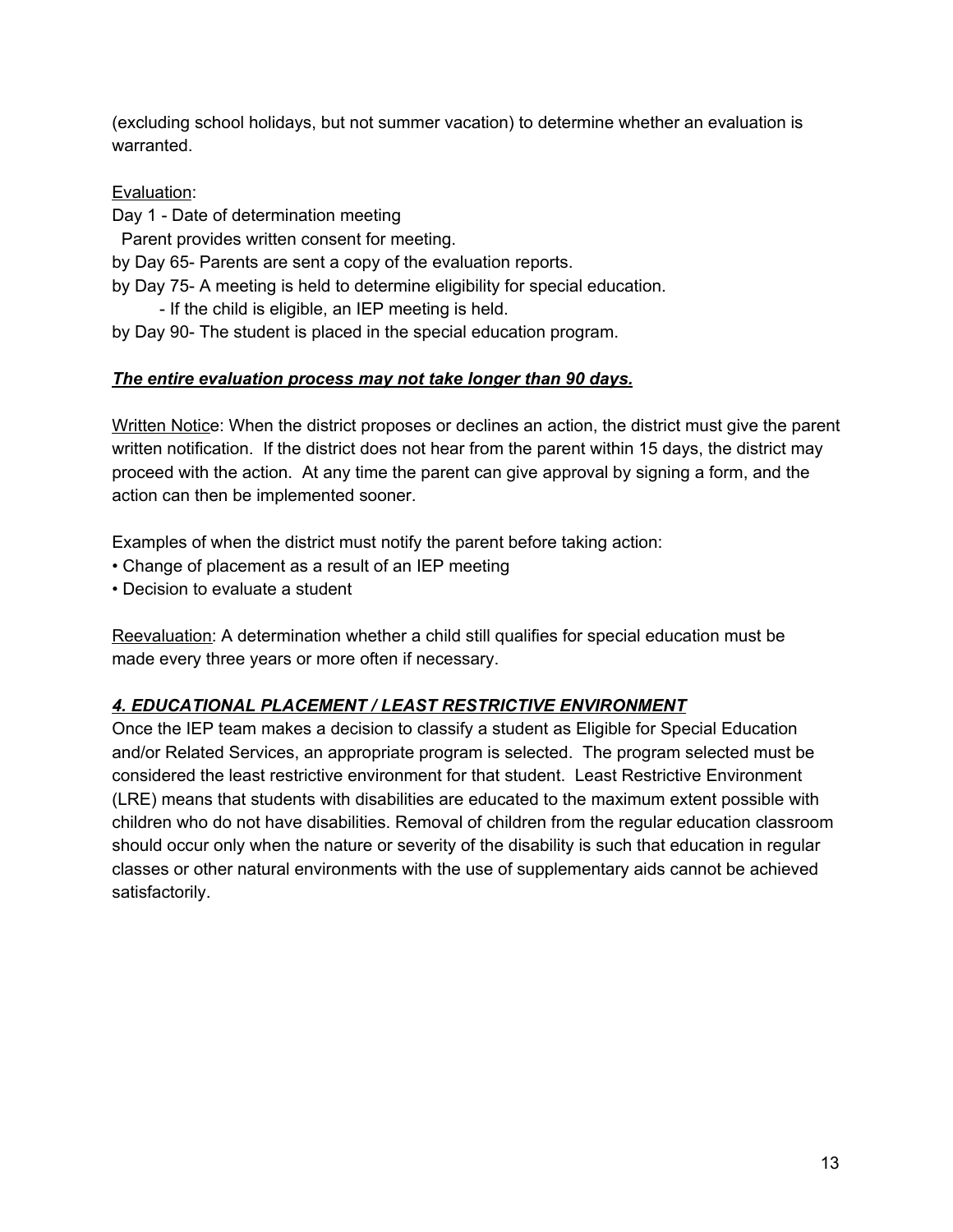# *5. RELATED SERVICES*

Some students will need services in addition to the Special Education program. These services might include, but are not limited to the following:

- ✓ speech and language therapy
- $\checkmark$  physical therapy
- ✓ occupational therapy
- ✓ counseling
- ✓ school health services
- $\checkmark$  adaptive physical education
- $\checkmark$  sign language interpreter for the hearing impaired
- ✓ reader services for the visually impaired
- ✓ orientation and mobility instruction
- $\checkmark$  special transportation
- ✓ assistive technology services

A service may be a benefit to a child with a disability, but this does not automatically qualify it as a related service. There are services that may be of benefit to such a child, but may not be the responsibility of the district to provide because the services are not required for a child to benefit from special education. For example, a student with a speech impairment that does not adversely affect his/her educational performance would not require speech and language services.

## *SPEECH AND LANGUAGE SERVICES*

Students who are classified as "Eligible for Special Education and Related Services" may receive speech and language instruction as a related services from the Speech-Language Specialist. Students who do not require special education but require speech and language services are classified as "Eligible for Speech and Language Services."

To receive speech and/or language services one or more of the following disorders must apply: **A speech disorder**

• Articulation/phonology: On a standardized articulation or phonology assessment, the student exhibits one or more sound production error patterns beyond the age at which 90 percent of the population has achieved mastery, according to current developmental norms, and misarticulated sounds consistently in a speech sample.

• Fluency: The student demonstrates at least a mild rating, or its equivalent, on a formal fluency rating scale, and in a speech sample, the student exhibits disfluency in five percent or more of the words spoken.

• Voice: On a formal rating scale, the student performs below the normed level for voice quality, pitch, resonance, loudness, or duration, and the condition is evident on two separate occasions,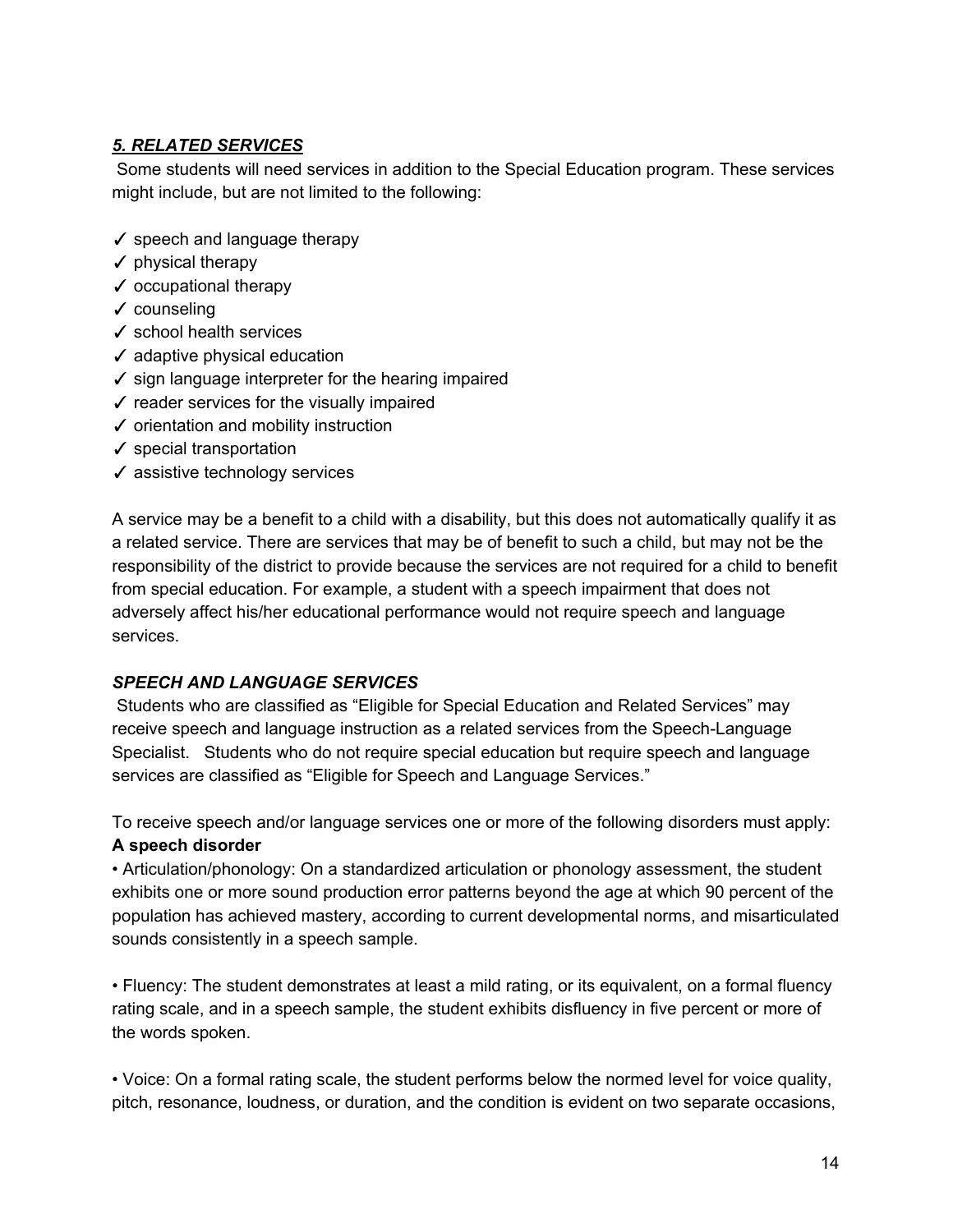three to four weeks apart, at different times.

## **A language disorder**

• The problem must be demonstrated through functional assessment of language in a setting other than a testing situation and performance below 1.5 standard deviations, or the 10th percentile, on at least two standardized oral language tests, where such tests are appropriate.

Additionally, the student's teacher must provide evidence that the speech problem is causing a negative educational impact.

# *ASSISTIVE TECHNOLOGY*

An "assistive technology device" means any item, piece of equipment, or product system, whether acquired commercially off the shelf, modified or customized, that is used to increase, maintain, or improve the functional capabilities of children with disabilities.

The IEP team considers any device (from a simple pencil grip to computerized equipment) that may help the child learn. The team may get information from a specialist to help them with the child's needs.

The following are examples of assistive technology:

- FM devices
- Voice recognition products
- Keyboard filters
- Speech synthesizers
- Touch screens
- Word prediction programs
- Technological tools for improving reading, writing, and math
- Communication devices

# *SUPPLEMENTARY AIDS AND SERVICES*

Supplementary aids and services are provided to students who require it. Some examples include, but are not limited to, the following:

- Computer assisted instruction
- Modified grading
- Classroom aide
- Modified evaluation testing procedure
- Use of audio visual aids
- Alternate tests
- Student-directed small group instructional settings
- Cooperative learning groups
- Peer tutor
- Before/after school assistance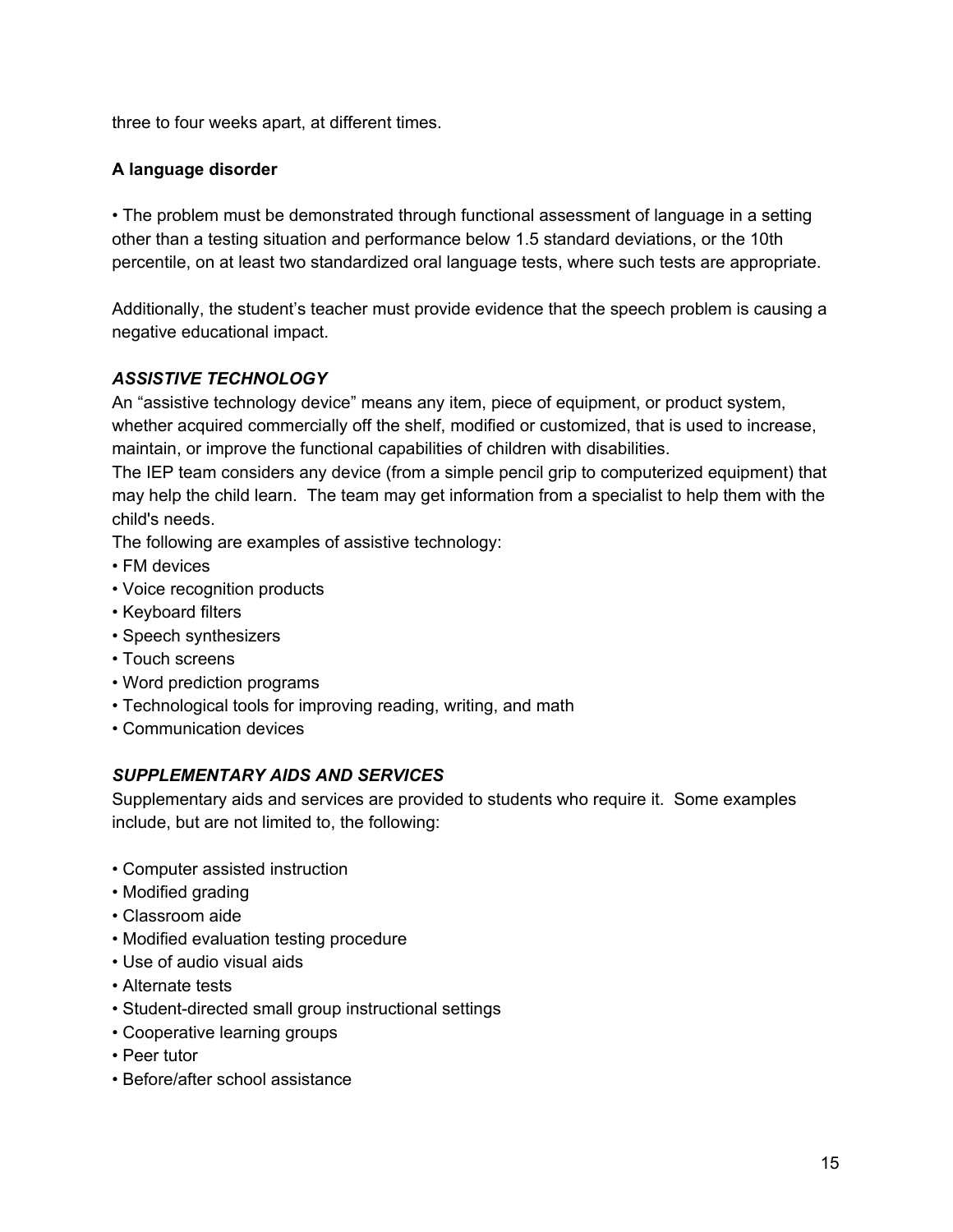• Supportive instruction

#### *ADDITIONAL CONSIDERATIONS*

#### *OUT-OF-DISTRICT PLACEMENT*

In extreme cases where the IEP Team determines that the student's needs cannot be met with the programs that are available in the district, the student may be sent to a program outside of the district. The program selected must be considered the least restrictive environment for that student. Following are examples of out-of-district programs listed from least to most restrictive:

- Program in another public school
- Regional day school
- Program in a private school
- Public residential placement
- Private residential placement

#### *STATEWIDE ASSESSMENT*

The majority of special education students will be expected to participate in the statewide tests. This includes all state tests that students are expected to take in order to fulfill district graduation requirements.

Students with disabilities eligible for special education and related services and those students eligible under Section 504 of the Rehabilitation Act may have accommodations and/or modifications during the administration of the statewide assessments. A copy of the state recommended accommodations and modifications is included in the Appendix.

The Alternate Proficiency Assessment (APA) is a portfolio assessment designed to measure progress toward achieving New Jersey's state educational standards for those students with severe cognitive disabilities who are unable to participate in the statewide tests.

## *EXTENDED SCHOOL YEAR PROGRAM*

Some children may require the provision of services beyond the traditional school year. Such services are known as Extended School Year (ESY) services. An Extended School Year (ESY) program is provided when regression during extended breaks from school is so severe that a student is unable to recoup the losses in a reasonable period of time. The New Jersey Department of Education has put together a technical assistance document to help districts determine when an ESY program is appropriate for a particular student. This document is available on the following website: http://www.nj.gov/njded/specialed/esy/esy2.htm.

#### *TRANSITION*

Supports are provided to students to ensure successful adjustments as they transition from one level to the next. At the IEP meeting specific suggestions are made depending upon the needs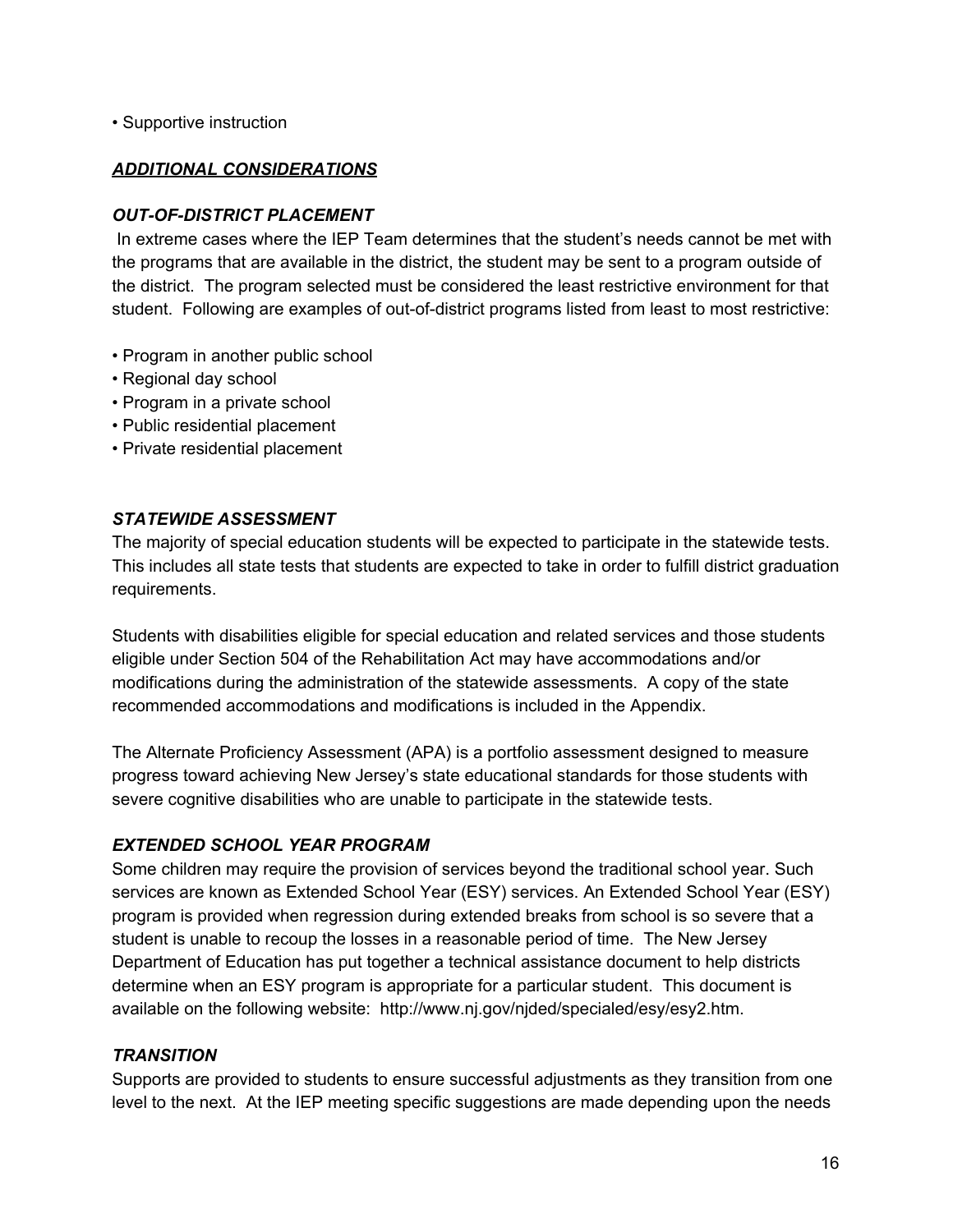of the student. Following are some examples:

From the middle school to the high school

- Parents and student meet with the high school CST.
- Parents and student meet with the guidance counselor to make high school course selections.
- Students that require it visit the high school over the summer.
- Students attend an orientation program at the high school in the spring.

For students who are 14, or who will turn 14 over the life of the IEP, transition planning must be included as part of IEP. The purpose is to ascertain the student's interests and preferences as they begin to plan their high school program. Students are personally invited to attend the meeting to discuss their future goals. Parents are encouraged to discuss these issues with their child prior to attending an IEP meeting where transition needs will be discussed.

# *TRANSFER STUDENTS*

When a classified pupil transfers from one district to another, the pupil will continue to get special education services. The Academy for Urban Leadership Charter School will send for the current IEP and evaluations from the old school. The paperwork is updated and a new IEP written. The process is expedited when the parents immediately inform the school that their child was in special education, bring a copy of the IEP and most recent evaluations, and provide the name and telephone number of a contact person from the previous school.

# *DISMISSAL FROM SPECIAL EDUCATION*

When a student no longer requires special education programs and related services he/she must be considered for declassification from special education. A reevaluation meeting is held, and the IEP participants decide whether additional testing is required to determine ineligibility for special education.

## *RESOLVING DISAGREEMENTS*

There may be a time when you and the school district disagree over the identification, evaluation, classification, educational placement or the provision of a free, appropriate public education. Many disagreements can

be resolved by communication with your child's teacher, case manager, the school principal, or other school district personnel. There are also procedures established under state and federal law to address your concerns, such as complaint resolution, medication or a due process hearing. Refer to the PRISE booklet, page 15, for further details regarding dispute resolution.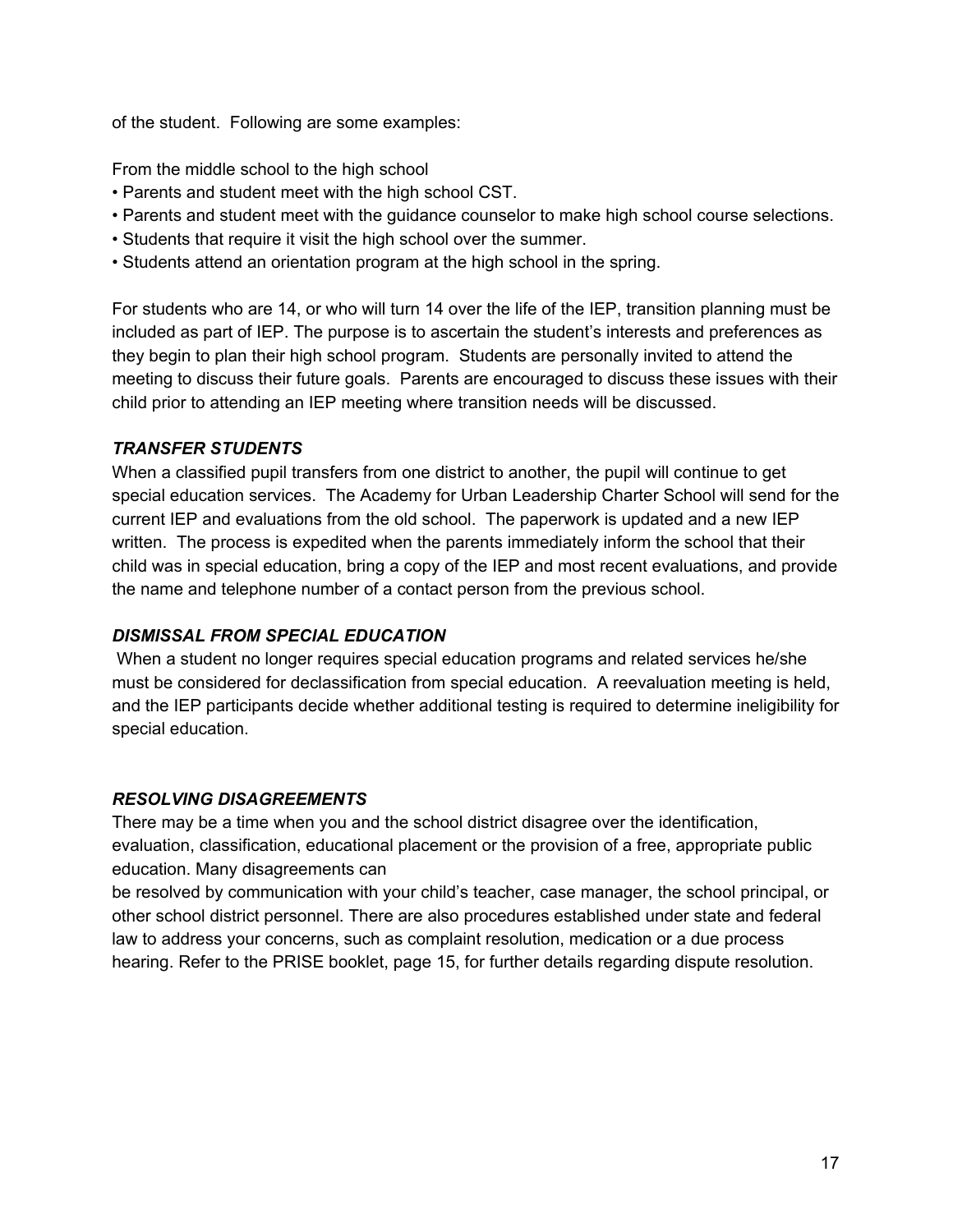# **APPENDIX**

# **Parental Rights in Special Education (PRISE)**

English: <https://www.nj.gov/education/specialed/form/prise/prise.pdf>

Spanish: [https://www.nj.gov/education/specialed/form/prise/prise\\_s.pdf](https://www.nj.gov/education/specialed/form/prise/prise_s.pdf)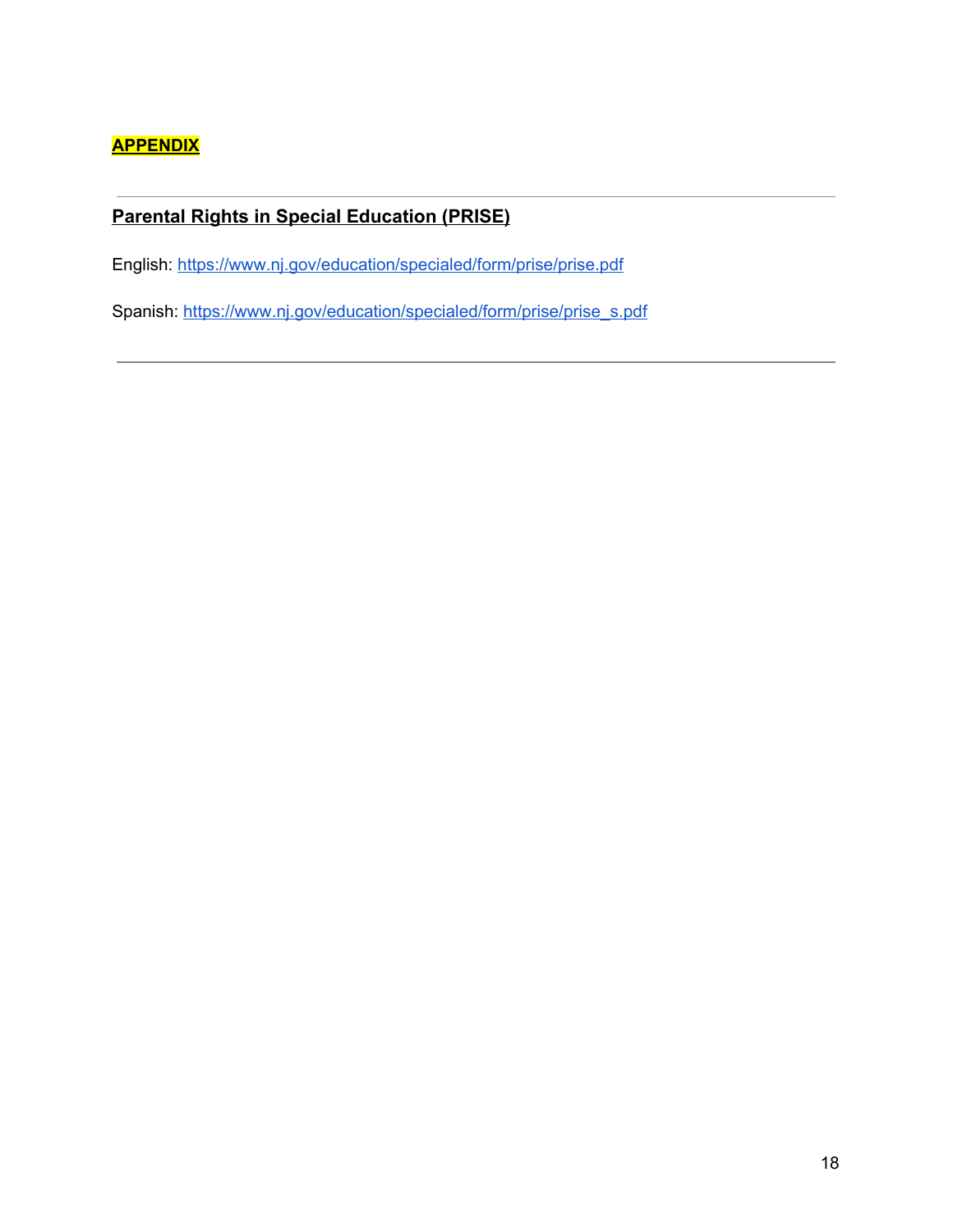### **SAMPLE PARENT LETTER: REQUEST FOR SPECIAL EDUCATION EVALUATION**

**Today's Date (include month, day, and year)**

**Your Name Street Address City, State, Zip Code Daytime telephone number**

Department of Special Services Academy for Urban Leadership Charter School 612 Amboy Ave. Perth Amboy, NJ 08861

Dear Special Services Coordinator,

I am writing to request that my son/daughter, **(child's name)**, be evaluated for special education services. I am worried that **(child's name)** is not doing well in school and believe he/she may need special services in order to learn. **(Child's name)** is in the **( \_ )** grade at AULCS.

Specifically, I am worried, because **(child's name)** is having difficulty with **(give a few direct examples of your child's problems at school).**

We have tried the following to help **(child's name)**:

**(If you or the school have done anything extra to help your child, briefly state it here).**

I understand that I have to give written permission in order for **(child's name)** to be evaluated. Before the evaluation begins, I have some questions about the process that I need to have answered **(list any questions you may have)**. I would be happy to talk with you about **(child's name)**. You can send me information or call me during the day at **(daytime telephone number)**. Thank you for your prompt attention to my request.

Sincerely,

(**Sign your name here)**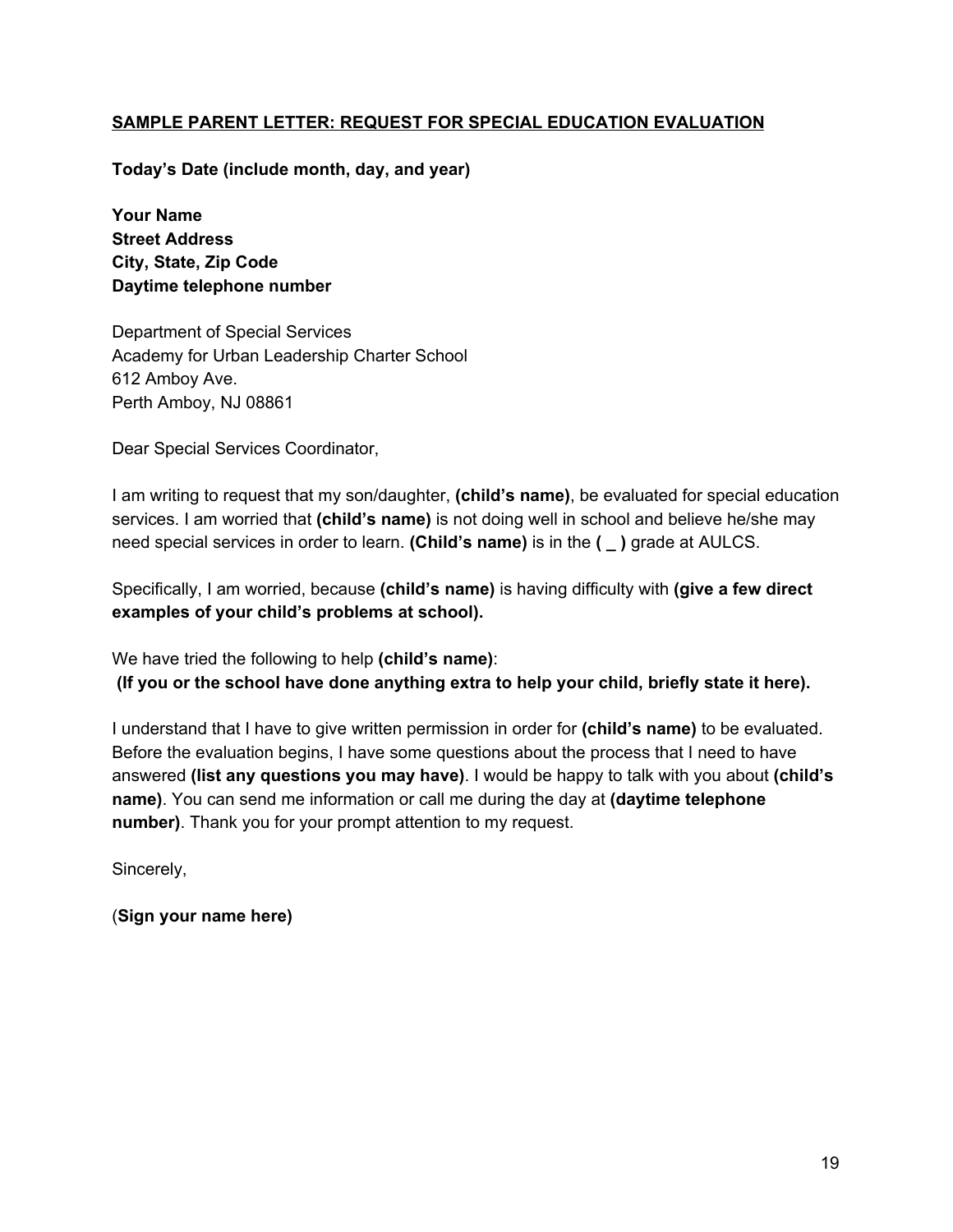# **Accommodations and Modifications of Test Administration Procedures for Statewide Assessments**

In accordance with the Individuals with Disabilities Education Act (IDEA), students who are receiving special education services must participate in the statewide assessment system with the following exception:

"Students with disabilities shall participate in the Alternate Proficiency Assessment in each content area where the nature of the student's disability is so severe that the student is not receiving instruction in any of the knowledge and skills measured by the general statewide assessment and the student cannot complete any of the types of questions on the assessment in the content area(s) even with accommodations and modifications. (New Jersey Administrative Code Chapter 6A:14-4.11[a]2)."

Students with disabilities eligible for special education and related services and those students eligible under Section 504 of the Rehabilitation Act may have accommodations and/or modifications during the administration of the statewide assessments. The Individualized Education Program (IEP) or 504 team makes decisions about accommodations/modifications. Information about test content and item types from the directories of test specifications can be used to make these decisions.

Accommodations that will be utilized during statewide assessments for a student must be listed in the IEP or 504 plans. Accommodations used during statewide testing should be consistent with instructional and assessment procedures used in the classroom.

These accommodations also appear in the test coordinator and/or examiner manuals distributed to districts prior to each test cycle using terminology that applies to the specific test. Please refer to the specific test manual for additional instructions regarding the use of accommodations and for logistical considerations. The use of accommodations must be recorded on the student's test booklet or answer folder according to the instructions in the test coordinator's manuals.

Advanced planning is integral to implementing accommodations/modifications effectively and ensuring that the security of test materials is maintained. If a student requires an accommodation or modification that is not listed below, contact the Supervisor of Special Services.

- A. Setting Accommodations
- 1. Administering the assessment:
- a. individually in a separate room
- b. in a small group in a separate room
- c. in the resource room
- d. in a special education classroom
- e. using carrels
- f. at home or in a hospital (this will depend on the nature of the assessment task)
- 2. Seating the student in the front of the room near the examiner or proctor
- 3. Seating the student facing the examiner or proctor
- 4. Providing special lighting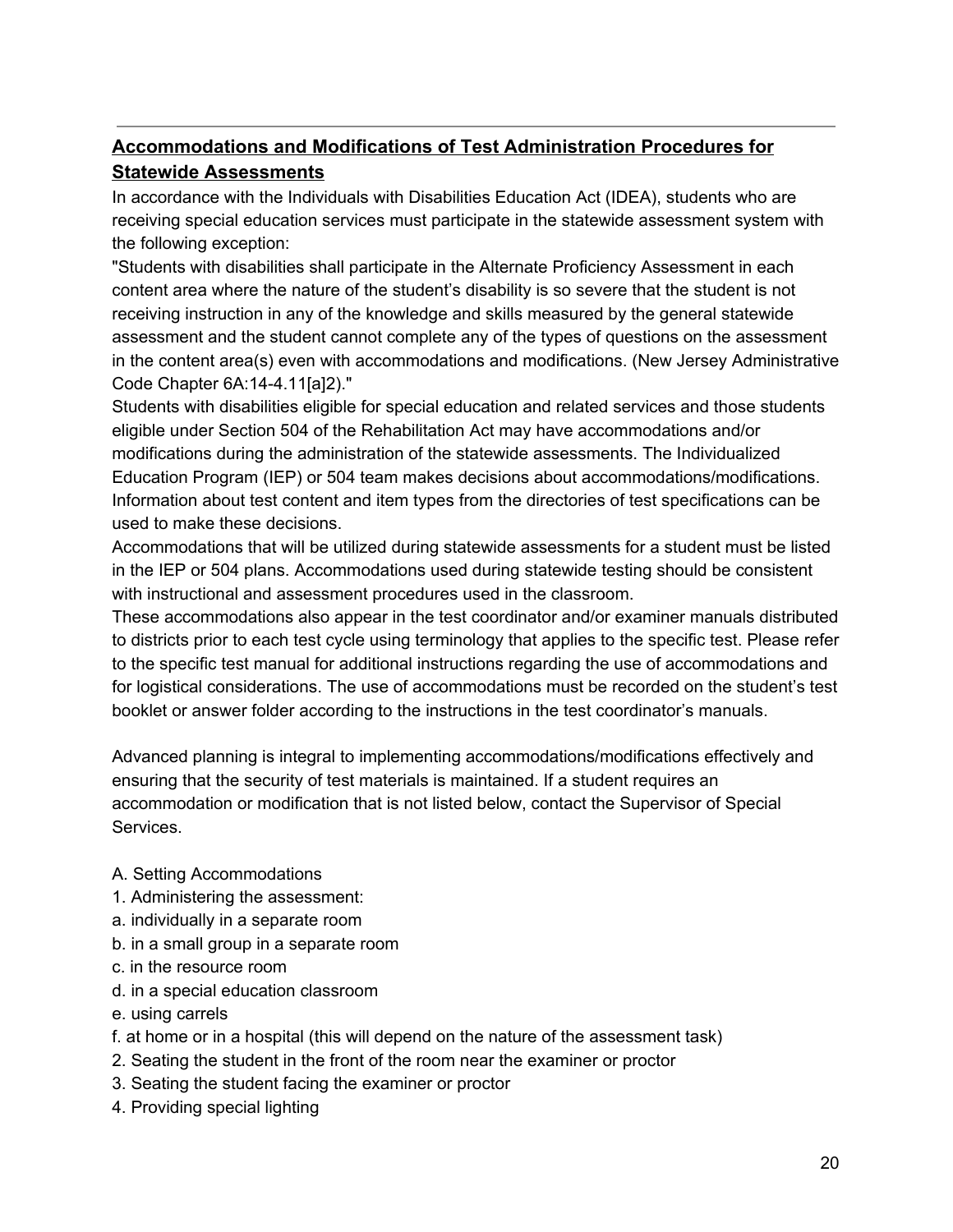5. Providing special furniture (e.g., desks, trays, chairs)

B. Scheduling Accommodations

- 1. Adding time as needed
- 2. Providing frequent breaks

3. Terminating a section of the test when a student has indicated that he or she has completed all the items he/ she can

- C. Test Materials Modifications
- 1. Administering the large-print version of test materials
- 2. Administering the Braille version of test materials
- 3. Allowing separate additional continuation pages for writing tasks. These pages MUST be properly marked to link them to the correct student for credit
- D. Test Procedures Accommodations/Modifications
- 1. Administration accommodations/modifications:
- a. reading directions out loud

b. reading test questions aloud (you may not read aloud or sign the reading passages in Language Arts Literacy- you may read the reading questions.)

c. providing and ensuring that amplification (hearing aid and/or FM system) is in working order d. using a sign language or cued speech interpreter for administration of directions or questions but not reading passages masking a portion of the test booklet and/or answer folder to eliminate visual distractions or providing reading windows

e. repeating, clarifying, or rewording directions

f. providing written directions on a separate sheet or transparency

g. using an examiner who is familiar with the student

h. using an examiner who can communicate fluently in sign language (American Sign Language or a form of Manually Coded English)

- i. providing manipulatives for math items
- j. using graph paper for math section
- k. using a Braille ruler and talking calculator

l. using tactile or visual cues for deaf or hard of hearing students to indicate time to begin, time remaining, and time to end a particular part of the test

2. Response accommodations/modifications:

a. having an examiner record the student's identifying information on the test booklet or answer folder (see test manuals for specific information)

b. dictating oral responses to a scribe (person who writes from dictation) -student must indicate all punctuation and must spell all keywords

c. using a Braille writer to record responses

d. signing responses to sign language interpreter (student must indicate all punctuation and must spell all keywords)

e. recording responses on a word processor (tools, e.g., spelling and grammar tools are not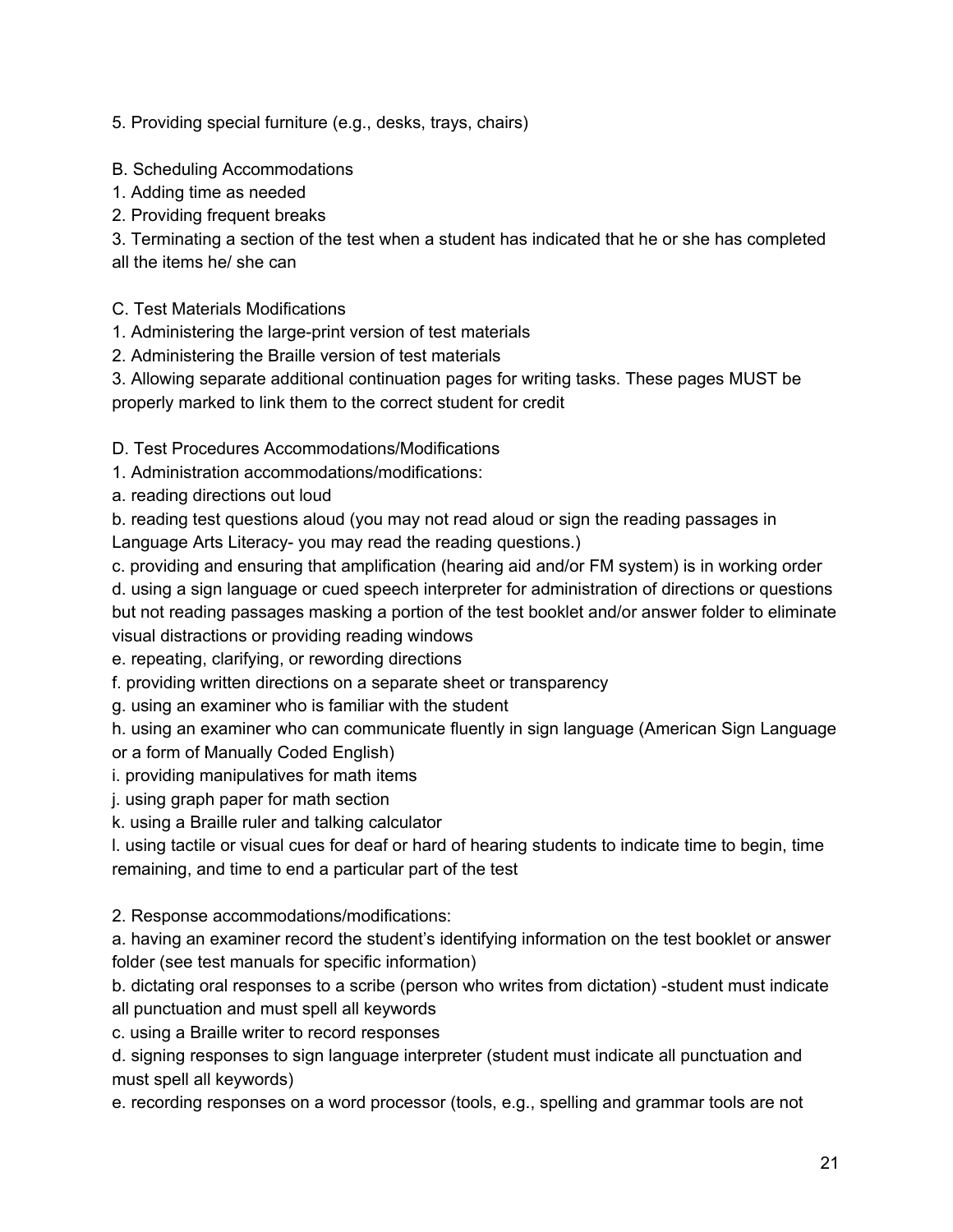permitted)

f. using large face calculators (except for non-calculator section)

g. using talking calculators (except for non-calculator section)

h. using an augmentative communication device

i. using a larger diameter or modified special grip #2 pencil

j. masking portions of the test booklet to eliminate visual distractions

k. marking answers in the test booklet (an examiner will transfer the answers to an answer folder)

Other Considerations

Ensure that:

a. any medication has been appropriately adjusted so it will not interfere with the student's testing.

b. functioning eyeglasses are used if needed.

c. hearing aids, FM systems, augmentative communication devices, word processors, or other equipment are functioning properly.

d. source and strength of light are appropriate.

e. all students can clearly see and hear the examiner.

f. all deaf or hard of hearing students who communicate aurally/orally are watching the examiner when instructions are given.

g. responses to open-ended questions, writing tasks, and the writing project that are written or typed on separate sheets of paper by students eligible for this accommodation must be placed into the fluorescent orange envelope provided. Each of these pages must include at the top of the page the student's name, answer folder number, birth date, district name and code, and school name and code. If these procedures are not followed, the student's responses cannot be linked to their responses on the other sections of the test and he/she will receive incomplete scores. Copies of these pages should be made and retained on file by the school district until scores are received.

h. students using the large-print test booklets:

1. mark their answers on the large-print test booklets.

2. may be instructed to skip some questions. The spaces for these questions must be left blank in the student's large-print test booklet or answer folder included in the large-print kit.

3. who dictate responses on open-ended items and writing tasks indicate all punctuation and spell key words.

i. students using Braille test booklets:

1 are instructed to bring a Braille ruler and a talking calculator to the test session.

2 are instructed to skip some items identified in the Braille instructions. The spaces for these items must be left blank on the student test booklet or answer folder included in the Braille kit. j. student answer folders are transcribed from Braille version by the examiner.

k. students dictate their answers to the examiner or use a device that produces Braille. For dictations and responses recorded in Braille:

1. students must indicate all punctuation and must spell all keywords.

2. examiners must transcribe the Braille responses into the regular answer folder included in the